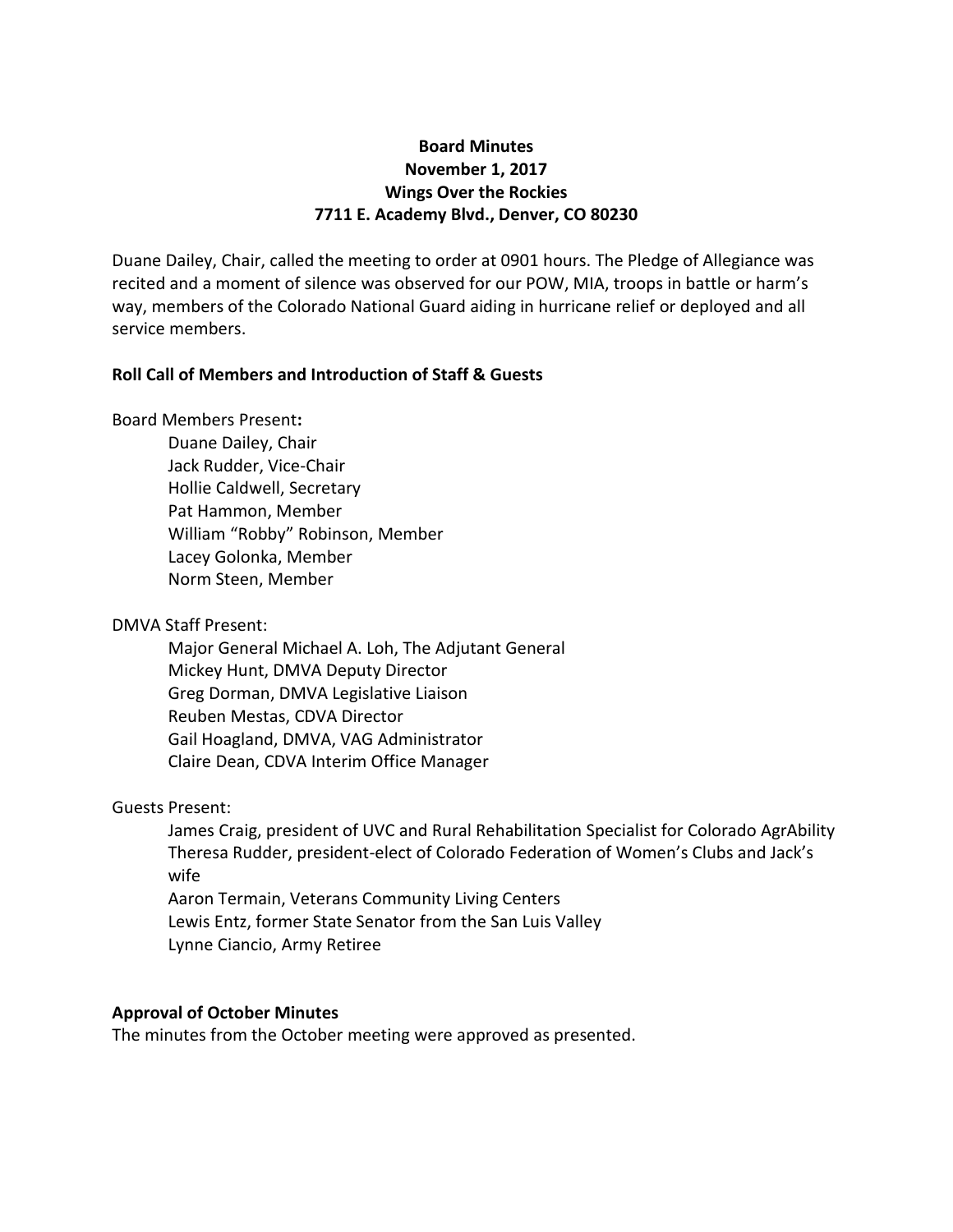#### **Board Member Comments**

Pat Hammon: November is a busy month in Eagle County with 17 scheduled school programs where veterans will meet with students during Veterans Awareness Week. The Veterans Resource Center located in Glenwood Springs will have a grand opening on November 10. Representatives from both Senator Bennett's and US Representative Tipton's offices will be present. Volunteers are needed to staff the event.

Jack Rudder: Money continues to be raised for the project dubbed Operation Bring Them Home that deals with the issue of veterans unclaimed remains throughout the state. The Alamosa Gun Club will host a fundraiser for the cause this summer. Mr. Rudder worked with Huerfano County Service Officer Nick Vigil to properly bury unclaimed remains in La Veta, Colorado. Several Veterans Day programs are scheduled to take place at Adams State College including the Air Force band. Mr. Mestas asked if headstones for the graves are being provided and offered to get free grave markers.

Hollie Caldwell: Students at Platte College have donated about \$500 to Operation Bring Them Home. Platte College will be on hand at the first aid booths during the annual Veterans Day Run on November 5. Positive feedback was given to Mr. Mestas for his visit to the college over Columbus Day.

Robby Robinson: Mr. Robinson attended the Veterans Trauma Court Conference last week. A draft of a proposal that has received bipartisan support will be presented to the legislature. There will likely be some disagreements dealing with sealing records for felony convictions. With regards to the Veterans Community Living Center at Fitzsimmons, the Colorado Coalition for the Homeless was successful in getting the contract for permanent supportive housing on the Fitzsimmons campus but was told that they will not receive low income tax credits this year. Mr. Termain added that the Colorado Department of Human Services rewrote the agreement with the Colorado Coalition for the Homeless allowing them another year to work on securing the tax credits. Both Mr. Robinson and Ms. Ciancio returned to the Rifle Community Living Center to visit with veteran residents Lewis Whorley and Larry Velasquez.

Duane Dailey: The YMCA of the Rockies donates kitchen staff to help with the Grand County Veterans Day festivities which total 400 in attendance. Area resident and veteran Betty Kramer is the area chaplain. Mr. Dailey is now assisting Jackson and Summit Counties.

Lacey Golonka: Ms. Golonka sits on the Veterans Economic Development Board. Currently, veteran unemployment numbers are down. Excel Energy staff may volunteer to help with the Wreaths Across America project at Homelake. Ms. Golonka requested that the board look at changing its schedule from the first Friday to either the second or third Friday of each month to accommodate her drill schedule.

Norm Steen: Teller County began fundraising for a full-size bronze statue commemorating Vietnam veteran Eric Dickson, one of Teller County's own. The statue will cost about \$60,000 and will be placed in the center of Woodland Park's main park. A school district-wide gathering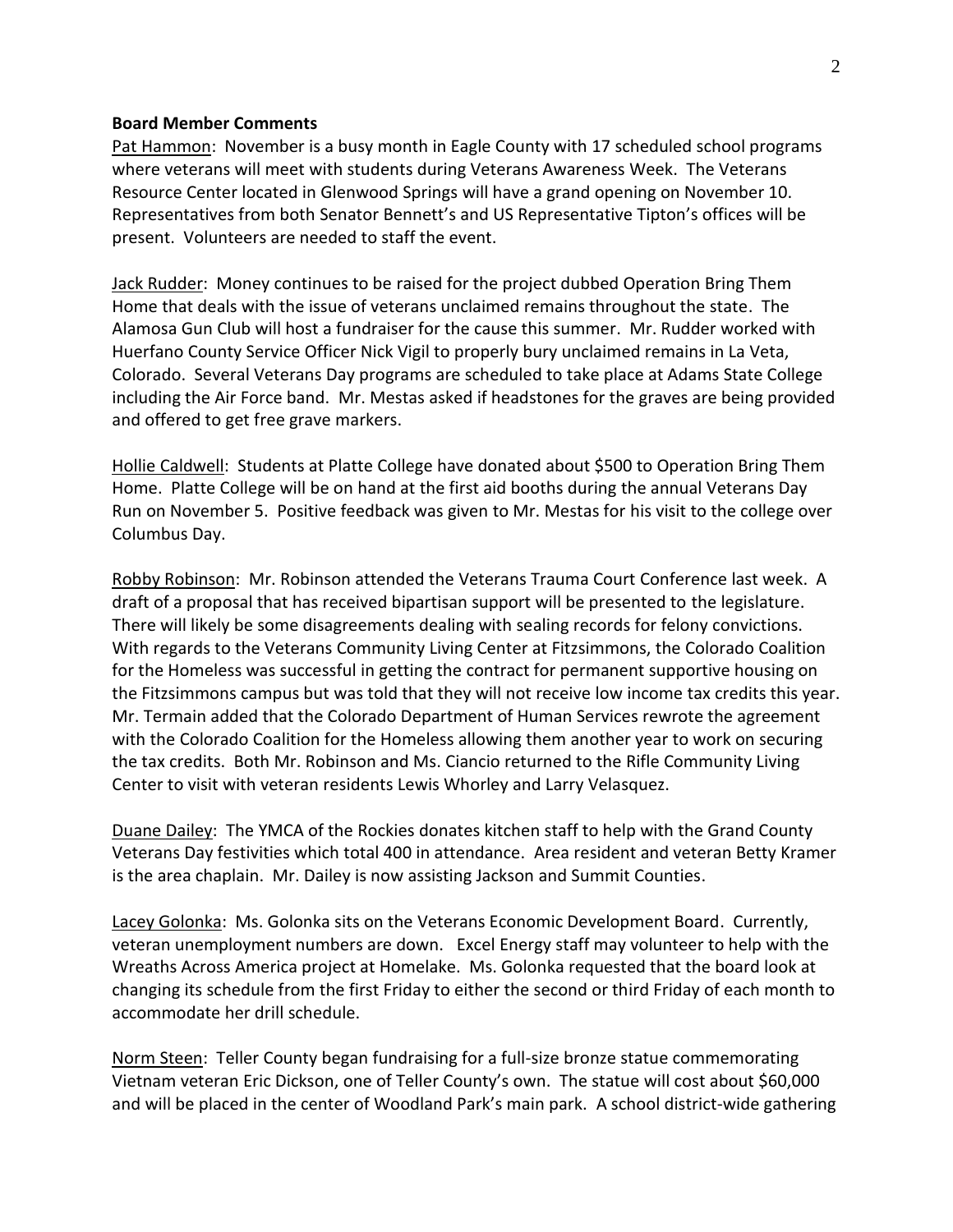will take place on November 10 at the Woodland Park High School for Veterans Day. Mr. Steen serves on Colorado Counties Inc. (CCI) which advocates for legislature and serves as Vice-Chair for the Pikes Peak Area Council of Governments. He also works closely with the American Legion and US Representative Doug Lamborn.

#### **Guest/Public Comments**

Theresa Rudder: Wreaths Across America will be placing over 1,000 wreaths on graves at Homelake on December 16. Volunteers are needed.

### **Staff Reports**

Mickey Hunt: The budget for FY 2017-2018 is closing out. Mr. Hunt will be at Mt. Carmel and Peak Military Care Network tomorrow followed by interviews for the DEERS position in Grand Junction. The position will be located in the National Guard Readiness Center. Mr. Hunt was very impressed with this year's organization of the Colorado Springs Stand-down. Civil Air Patrol may be available to help with Homelake's wreath project. Mr. Hunt welcomes CCI to help the Department educate County Commissioners on who we are and what we do.

Greg Dorman: The legislative session will begin January 2018. The Board was reminded to refrain from taking positions on the bills. The Joint Budget Committee Hearing will meet on Monday, November 27. Military Appreciation Day will be held at the Capitol on January 26, 2018.

Ben Mestas: Mr. Mestas visited Platte College on October 9 and congratulated Ms. Caldwell on the amazing job she has done with the nursing program. The number of homeless that attended the Grand Junction Homeless Stand-down was corrected to 160 veterans served. The reorganization of the Division's office has begun in order to improve the client's experience. We are still waiting for the three Service Officer postings. The fourth Service Officer will strictly handle outreach and state-wide training. Mr. Robinson asked if the Cemetery is requesting new vendor quotes, since the current vendor is making expensive mistakes on nearly half of the tombstones and plaques. The issue will be brought up at next month's Board meeting at the VA Regional Office, where vendor contracting is handled. Mr. Mestas will go over the CBVA information binder with those new Board members who missed the annual Board Retreat. Mr. Dailey asked how long it will take to see the Outreach Service Officer position posted onto the State's website. Mr. Mestas replied that on average it takes Human Resources three to four weeks to get positions posted.

Major General Michael A. Loh: Major General Loh introduced himself to the Board, gave a brief bio and requested the Board members reintroduce themselves. The Colorado National Guard provides ready forces for homeland defense, fosters partnerships with various boards and international forces and supports active families as well as veterans.

Gail Hoagland: Mr. Robinson requested that the list of grantees receiving the Veterans Assistance Grant be put on the website. The action item was then discussed. The new application has been switched from written narrative to question and answer format to make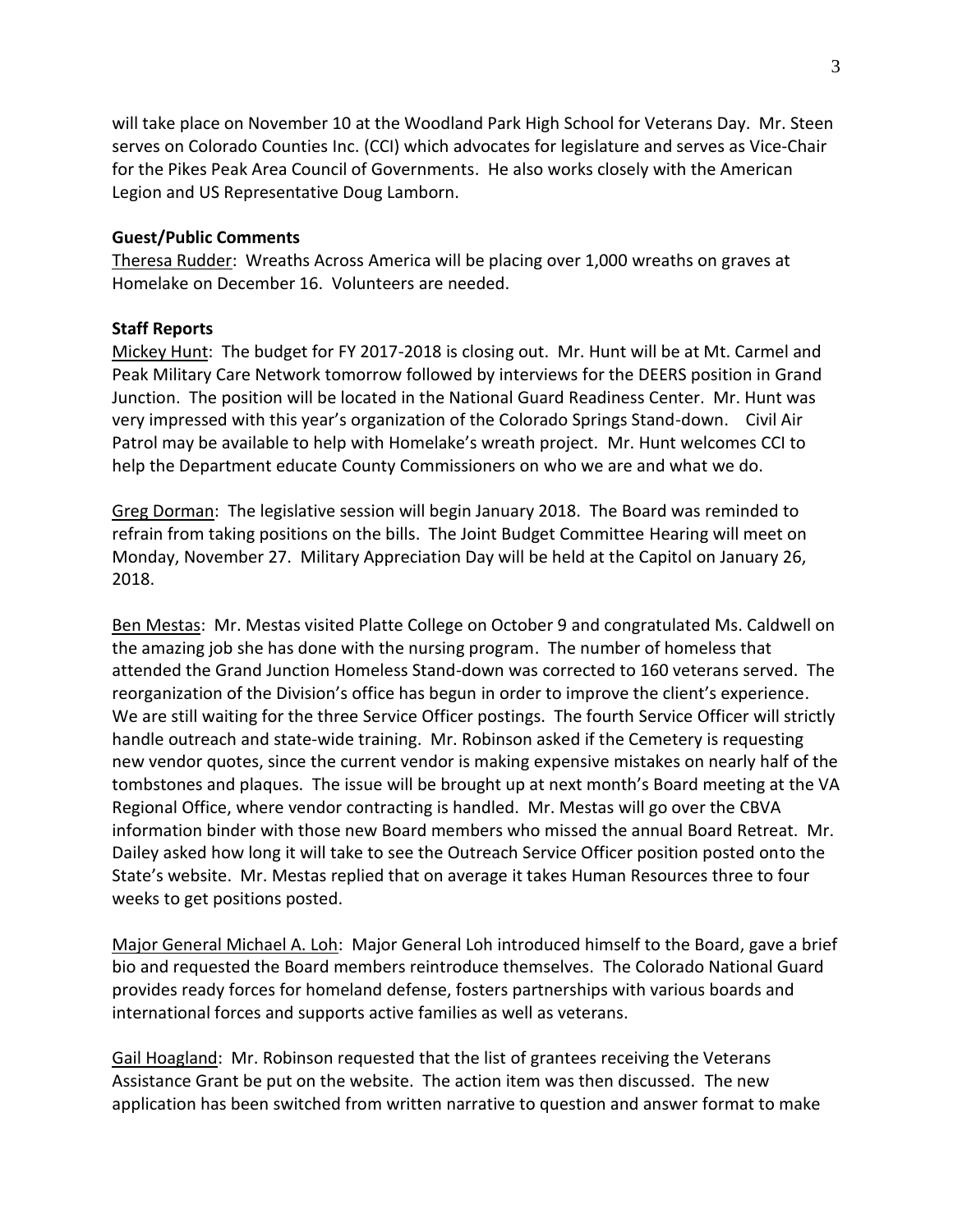the process even easier. The level of risk needs to be clear to comply with Federal and State Uniform Grant Guidance regulations. Mr. Dailey asked for clarification of the pre-award assessment questionnaire. Ms. Caldwell asked for clarification on the Veterans Trust Fund application and the request of number of veterans duplicated. So many applicants deliver their materials on the last day. Mr. Steen wondered if a drop box needs to be installed at the Revere address. Mr. Dorman replied that it would not be safe and that contractors often deliver timesensitive material and may be confused with the drop box option. Clarification was given as to the rubric showing the quality of the applicant as well as the quality of the application. Ms. Caldwell requested that the application be numbered. Ms. Hammon motioned to approve the grant application with modifications. Mr. Robinson seconded the motion. Ms. Hoagland briefly explained webinars to the new Board members. Mr. Robinson recommended including wording on the applications that the State of Colorado follows the Federal Uniform Grant Guidance Rules.

### **New Business**

The Strategic Planning Committee will meet today at 2pm.

Ms. Golonka formally requested the Board meeting be changed to another day of the week, in order to accommodate her schedule. She will have definitive dates in the coming weeks for her ongoing drill. Mr. Hunt asked the Board to consider another Friday of the month to meet. Mr. Mestas reminded the Board of their deadlines to the Grant Administrator in March and April. This discussion has been tabled until the next Board meeting on December 1.

Ms. Hammon asked at what level Board members can contribute to the legislative effort for increased pay at the Community Living Centers. Mr. Dorman replied that the Board cannot act until the Department has a position and they will not act until the Colorado Department of Human Services (CDHS), whom the Community Living Centers fall under, has a position. CDHS will not take a position until they have the Governor's support. Mr. Termain shared news that the Governor has just approved the budget to increase Community Living Center employees pay and achieve competitive wages.

Ms. Caldwell has accepted the position of Regional Vice President of Orbis Education and will begin December 11. She will be mostly work remotely and should be able to attend the CBVA meetings.

Mr. Dailey inquired about conducting Board meetings via conference call. Mr. Hunt will look into that possibly. It is strongly encouraged that Board members be physically present at meetings.

## **Old Business**

## **Future Meetings**

December 1, 2017: VA Regional Office, Lakewood January 4, 2018:  $2^{nd}$  Congressional District – Boulder Area February 2, 2018:  $3^{rd}$  Congressional District – Pueblo/Alamosa Area March 2, 2018:  $1<sup>st</sup>$  Congressional District – Denver Area April 6, 2018:  $6<sup>th</sup>$  Congressional District – Aurora Chamber of Commerce May 4, 2018: North Jefferson County